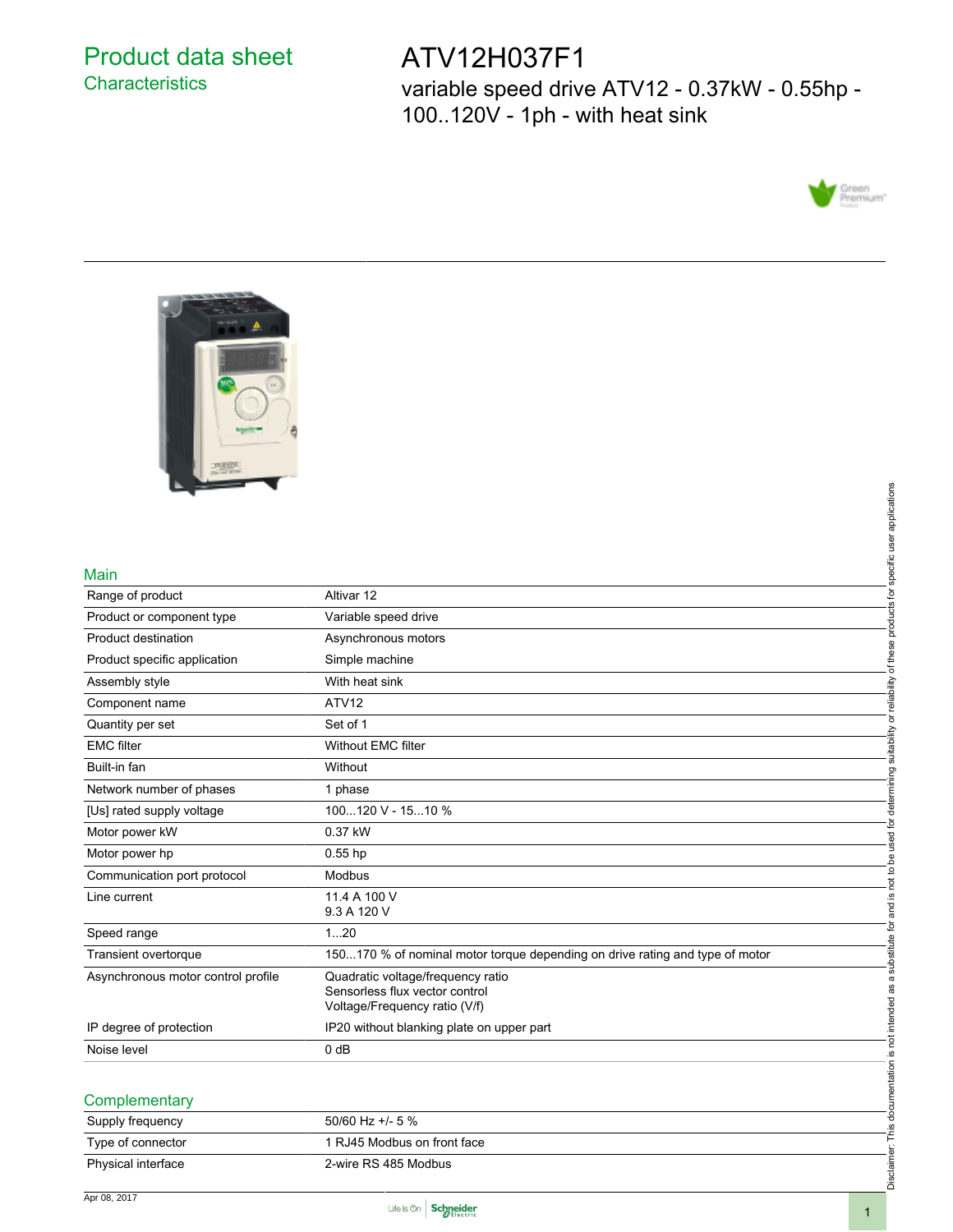| <b>Transmission frame</b>           | <b>RTU Modbus</b>                                                                                                                                                                                                                                                                                     |
|-------------------------------------|-------------------------------------------------------------------------------------------------------------------------------------------------------------------------------------------------------------------------------------------------------------------------------------------------------|
| Transmission rate                   | 4800 bit/s<br>9600 bit/s<br>19200 bit/s<br>38400 bit/s                                                                                                                                                                                                                                                |
| Number of addresses                 | 1247 Modbus                                                                                                                                                                                                                                                                                           |
| Communication service               | Read holding registers (03) 29 words<br>Write single register (06) 29 words<br>Write multiple registers (16) 27 words<br>Read/Write multiple registers (23) 4/4 words<br>Read device identification (43)                                                                                              |
| Prospective line Isc                | $= 1 kA$                                                                                                                                                                                                                                                                                              |
| Continuous output current           | 2.4 A 4 kHz                                                                                                                                                                                                                                                                                           |
| Maximum transient current           | 3.6A60s                                                                                                                                                                                                                                                                                               |
| Speed drive output frequency        | $0.5400$ Hz                                                                                                                                                                                                                                                                                           |
| Nominal switching frequency         | 4 kHz                                                                                                                                                                                                                                                                                                 |
| Switching frequency                 | 216 kHz adjustable<br>416 kHz with derating factor                                                                                                                                                                                                                                                    |
| <b>Braking torque</b>               | Up to 70 % of nominal motor torque without braking resistor                                                                                                                                                                                                                                           |
| Motor slip compensation             | Adjustable<br>Preset in factory                                                                                                                                                                                                                                                                       |
| Output voltage                      | 200240 V 3 phases                                                                                                                                                                                                                                                                                     |
| Electrical connection               | Terminal 3.5 mm <sup>2</sup> AWG 12 L1, L2, L3, U, V, W, PA, PC                                                                                                                                                                                                                                       |
| Tightening torque                   | $0.8$ N.m.                                                                                                                                                                                                                                                                                            |
| Insulation                          | Electrical between power and control                                                                                                                                                                                                                                                                  |
| Supply                              | Internal supply for reference potentiometer 5 V DC 4.755.25 V 10 mA overload and short-circuit<br>protection<br>Internal supply for logic inputs 24 V DC 20.428.8 V 100 mA overload and short-circuit protection                                                                                      |
| Analogue input number               | $\mathbf{1}$                                                                                                                                                                                                                                                                                          |
| Analogue input type                 | Configurable voltage Al1 010 V 30 kOhm<br>Configurable voltage Al1 05 V 30 kOhm<br>Configurable current Al1 020 mA 250 Ohm                                                                                                                                                                            |
| Discrete input number               | 4                                                                                                                                                                                                                                                                                                     |
| Discrete input type                 | Programmable LI1LI4 24 V 1830 V                                                                                                                                                                                                                                                                       |
| Discrete input logic                | Negative logic (sink) $> 16$ V < 10 V 3.5 kOhm<br>Positive logic (source) 0< 5 V > 11 V                                                                                                                                                                                                               |
| Sampling duration                   | $<$ 20 ms $+/-$ 1 ms logic input<br>< 10 ms analogue input                                                                                                                                                                                                                                            |
| Linearity error                     | +/- 0.3 % of maximum value analogue input                                                                                                                                                                                                                                                             |
| Analogue output number              | 1                                                                                                                                                                                                                                                                                                     |
| Analogue output type                | Software-configurable voltage AO1 010 V 470 Ohm 8 bits<br>Software-configurable current AO1 020 mA 800 Ohm 8 bits                                                                                                                                                                                     |
| Discrete output number              | 2                                                                                                                                                                                                                                                                                                     |
| Discrete output type                | Logic output LO+, LO-<br>Protected relay output R <sub>1</sub> A, R <sub>1B</sub> , R <sub>1</sub> C <sub>1</sub> C/O                                                                                                                                                                                 |
| Minimum switching current           | 5 mA 24 V DC logic relay                                                                                                                                                                                                                                                                              |
| Maximum switching current           | 2 A 250 V AC inductive cos phi = $0.4$ L/R = 7 ms logic relay<br>2 A 30 V DC inductive cos phi = 0.4 L/R = 7 ms logic relay<br>3 A 250 V AC resistive cos phi = 1 L/R = 0 ms logic relay<br>4 A 30 V DC resistive cos phi = 1 L/R = 0 ms logic relay                                                  |
| Acceleration and deceleration ramps | Linear from 0 to 999.9 s<br>S<br>U                                                                                                                                                                                                                                                                    |
| Braking to standstill               | By DC injection 0.130 s                                                                                                                                                                                                                                                                               |
| Protection type                     | Against input phase loss in three-phase<br>Thermal motor protection via the drive by continuous calculation of I <sup>2</sup> t<br>Line supply overvoltage<br>Line supply undervoltage<br>Overcurrent between output phases and earth<br>Overheating protection<br>Short-circuit between motor phases |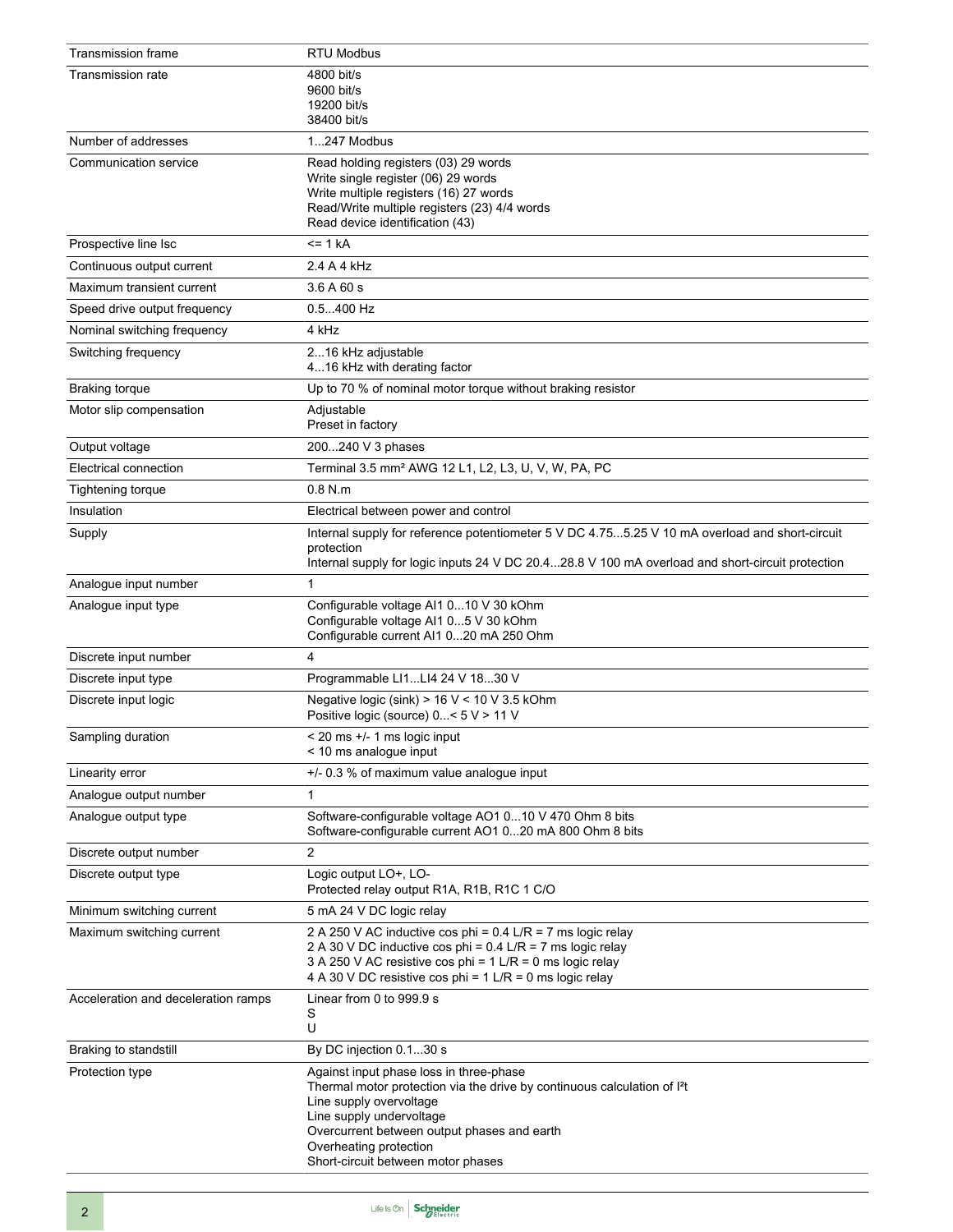| Frequency resolution                          | 0.1 Hz display unit<br>Converter A/D, 10 bits analog input                                   |
|-----------------------------------------------|----------------------------------------------------------------------------------------------|
| Time constant                                 | 20 ms +/- 1 ms for reference change                                                          |
| Marking                                       | CE                                                                                           |
| Operating position                            | Vertical +/- 10 degree                                                                       |
| Height                                        | 143 mm                                                                                       |
| Width                                         | 72 mm                                                                                        |
| Depth                                         | 121.2 mm                                                                                     |
| Product weight                                | 0.8 <sub>kq</sub>                                                                            |
| Specific application                          | Commercial equipment                                                                         |
| Variable speed drive application<br>selection | Commercial equipment : mixer<br>Commercial equipment: other application<br>Textile : ironing |
| Motor power range AC-3                        | 00.5 kW at 100120 V 1 phase                                                                  |
| Motor starter type                            | Variable speed drive                                                                         |

#### Environment

| Electromagnetic compatibility         | Immunity to conducted disturbances level 3 EN/IEC 61000-4-6<br>Surge immunity test level 3 EN/IEC 61000-4-5<br>Voltage dips and interruptions immunity test EN/IEC 61000-4-11<br>Electrical fast transient/burst immunity test level 4 EN/IEC 61000-4-4<br>Electrostatic discharge immunity test level 3 EN/IEC 61000-4-2<br>Radiated radio-frequency electromagnetic field immunity test level 3 EN/IEC 61000-4-3                                                                                       |
|---------------------------------------|----------------------------------------------------------------------------------------------------------------------------------------------------------------------------------------------------------------------------------------------------------------------------------------------------------------------------------------------------------------------------------------------------------------------------------------------------------------------------------------------------------|
| Electromagnetic emission              | Radiated emissions environment 1 category C2 EN/IEC 61800-3 216 kHz shielded motor cable<br>Conducted emissions with additional EMC filter environment 1 category C1 EN/IEC 61800-3 412<br>kHz shielded motor cable $\leq 5$ m<br>Conducted emissions with additional EMC filter environment 1 category C2 EN/IEC 61800-3 412<br>kHz shielded motor cable <= 20 m<br>Conducted emissions with additional EMC filter environment 2 category C3 EN/IEC 61800-3 412<br>kHz shielded motor cable $\leq$ 20 m |
| Product certifications                | <b>CSA</b><br>C-Tick<br>GOST<br><b>NOM</b><br>UL                                                                                                                                                                                                                                                                                                                                                                                                                                                         |
| Vibration resistance                  | 1 an EN/IEC 60068-2-6 13200 Hz<br>1.5 mm peak to peak EN/IEC 60068-2-6 313 Hz drive unmounted on symmetrical DIN rail                                                                                                                                                                                                                                                                                                                                                                                    |
| Shock resistance                      | 15 gn EN/IEC 60068-2-27 11 ms                                                                                                                                                                                                                                                                                                                                                                                                                                                                            |
| Relative humidity                     | 595 % without condensation IEC 60068-2-3<br>595 % without dripping water IEC 60068-2-3                                                                                                                                                                                                                                                                                                                                                                                                                   |
| Ambient air temperature for storage   | $-2570 °C$                                                                                                                                                                                                                                                                                                                                                                                                                                                                                               |
| Ambient air temperature for operation | -1040 °C protective cover from the top of the drive removed<br>4060 °C with current derating 2.2 % per °C                                                                                                                                                                                                                                                                                                                                                                                                |
| Operating altitude                    | $>$ 10002000 m with current derating 1 % per 100 m<br>$\le$ 1000 m without derating                                                                                                                                                                                                                                                                                                                                                                                                                      |

## Offer Sustainability

| Sustainable offer status         | Green Premium product                                                 |
|----------------------------------|-----------------------------------------------------------------------|
| RoHS (date code: YYWW)           | Compliant - since 0901 - Schneider Electric declaration of conformity |
|                                  | Schneider Electric declaration of conformity                          |
| <b>REACh</b>                     | Reference not containing SVHC above the threshold                     |
|                                  | Reference not containing SVHC above the threshold                     |
| Product environmental profile    | Available                                                             |
|                                  | Product environmental                                                 |
| Product end of life instructions | Available                                                             |
|                                  | End of life manual                                                    |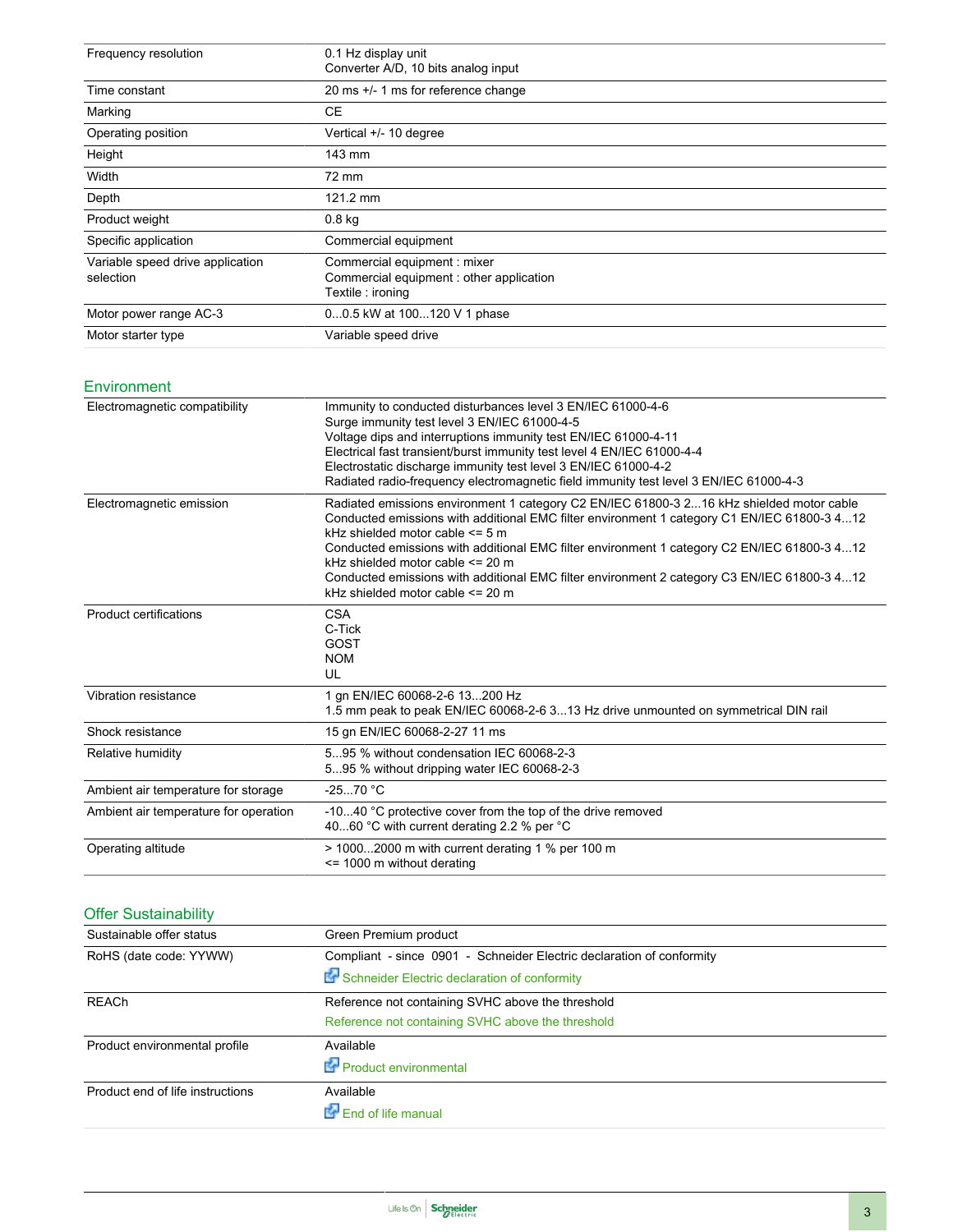| Contractual warranty |           |
|----------------------|-----------|
| Warranty period      | 18 months |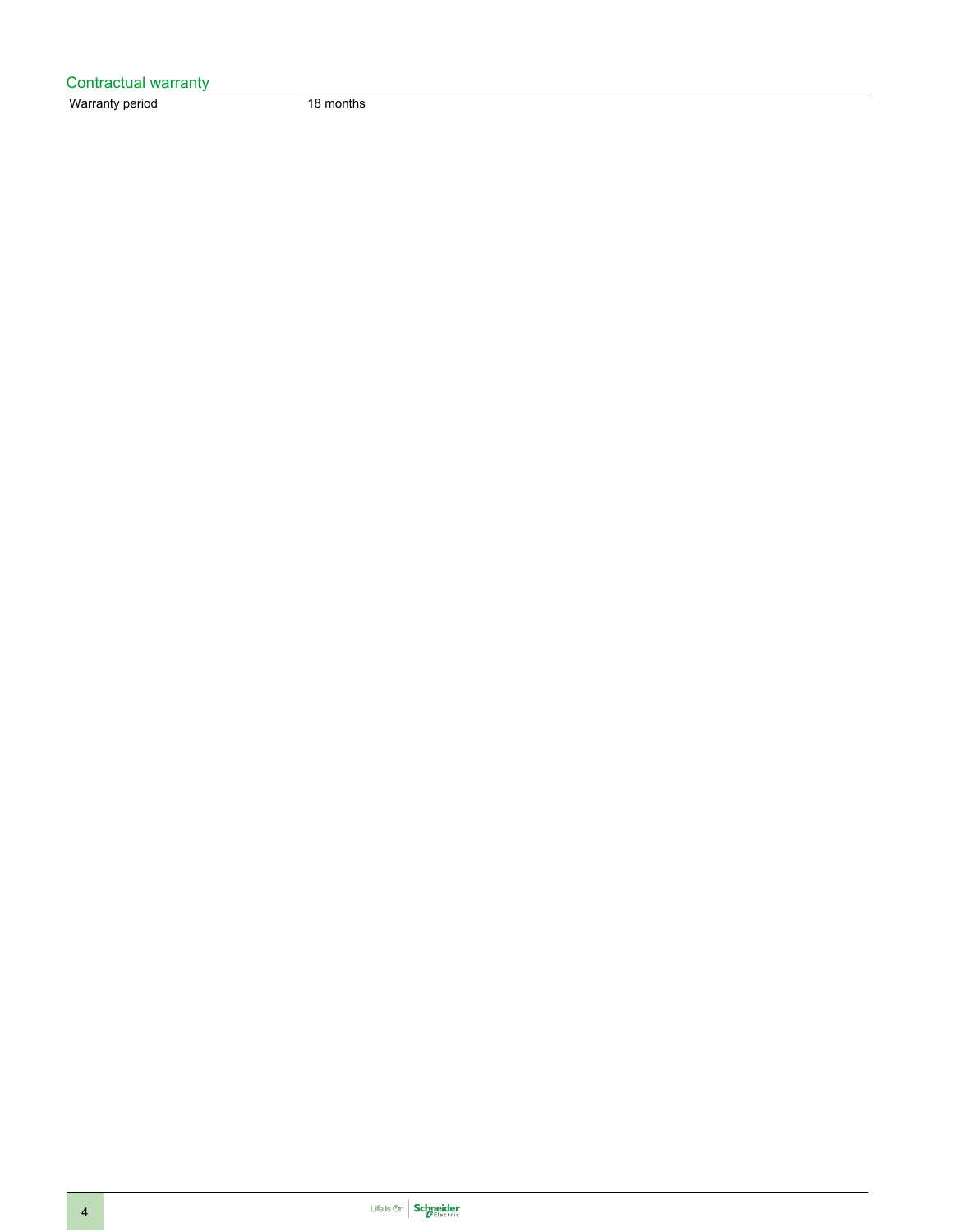#### **Dimensions**

## Drive without EMC Conformity Kit



#### Dimensions in mm

| h<br>ิม |                                | $\blacksquare$<br>_<br>. . |
|---------|--------------------------------|----------------------------|
| 130     | $\sim$ $\cdot$<br>74<br>14 I.A | 120                        |

#### Dimensions in in.

| ∼     |                                 |                                      |
|-------|---------------------------------|--------------------------------------|
| 15.12 | $- -$<br>$\mathbf{u}$<br>7. I I | $\overline{\phantom{a}}$<br>$\cdots$ |

### Drive with EMC Conformity Kit



#### Dimensions in mm

| ∣c1               |  |
|-------------------|--|
| 53                |  |
| Dimensions in in. |  |
| l c1              |  |
| 2.09              |  |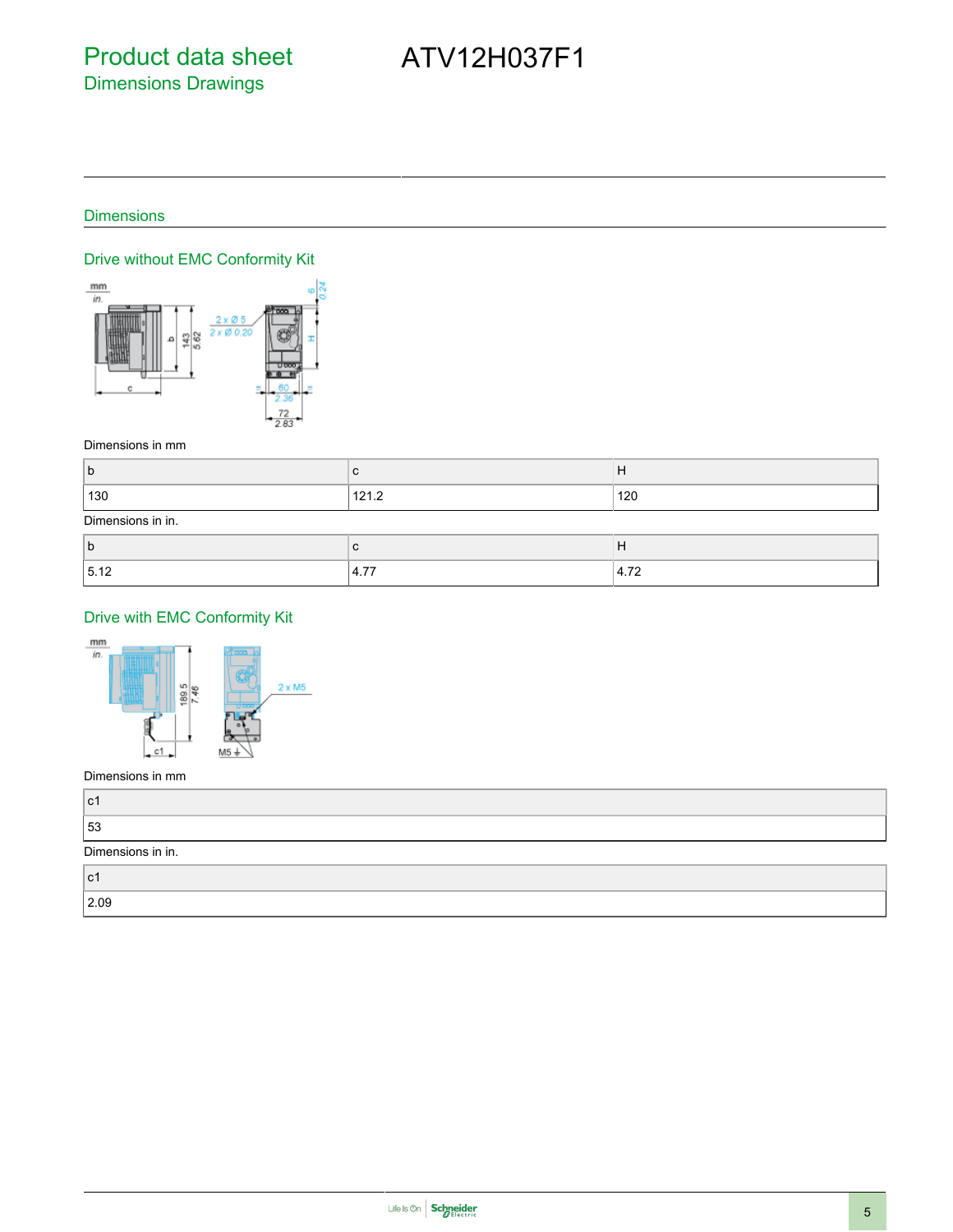### Mounting Recommendations

#### Clearance for Vertical Mounting



#### Mounting Type A



## Mounting Type B



Remove the protective cover from the top of the drive.

#### Mounting Type C



Remove the protective cover from the top of the drive.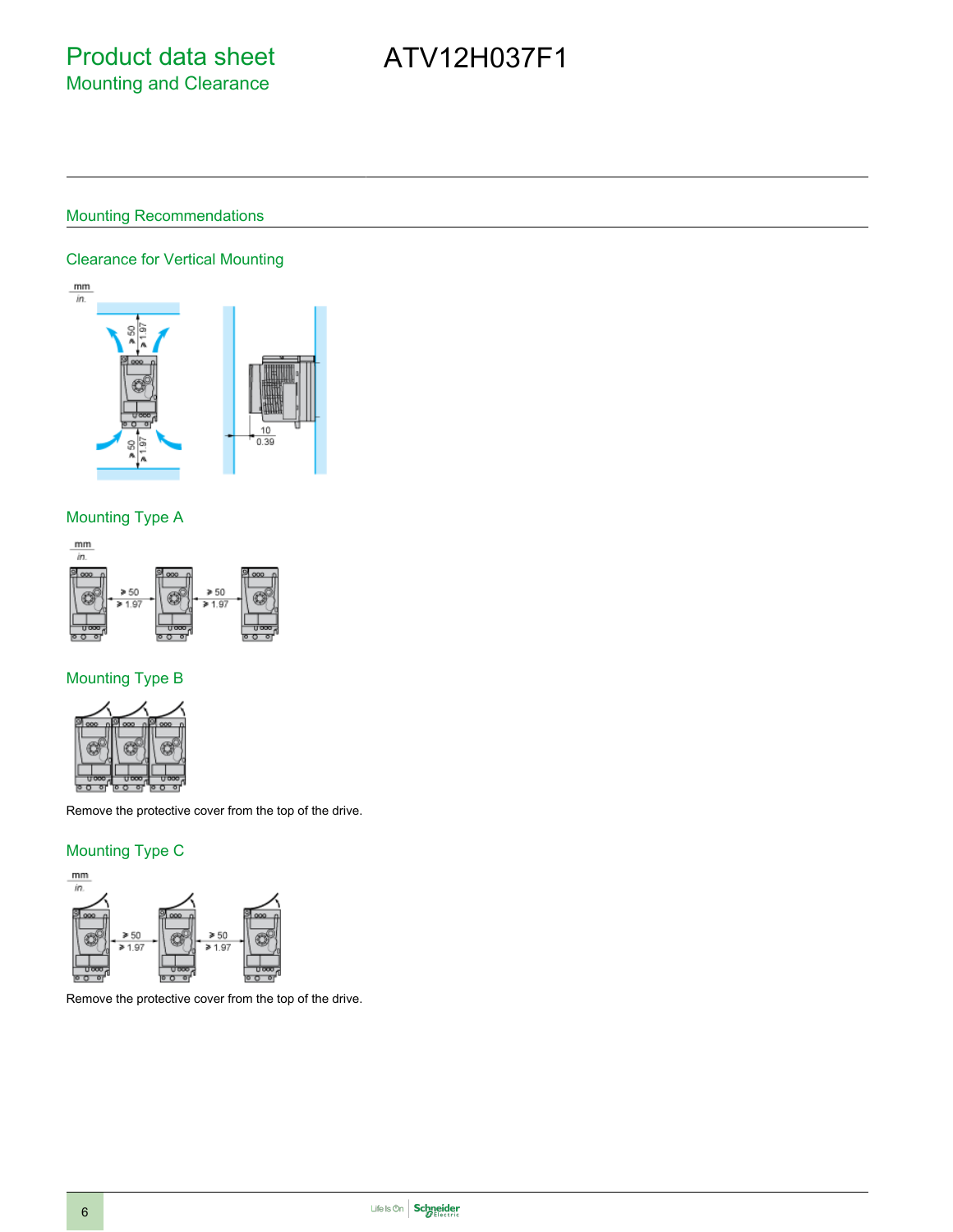Single-Phase Power Supply Wiring Diagram

A1 Drive

- KM1 Contactor (only if a control circuit is needed)
- P1 2.2 kΩ reference potentiometer. This can be replaced by a 10 kΩ potentiometer (maximum).
- Q1 Circuit breaker
- (1) Negative logic (Sink)
- (2) Positive logic (Source) (factory set configuration)
- (3) 0...10 V or 0...20 mA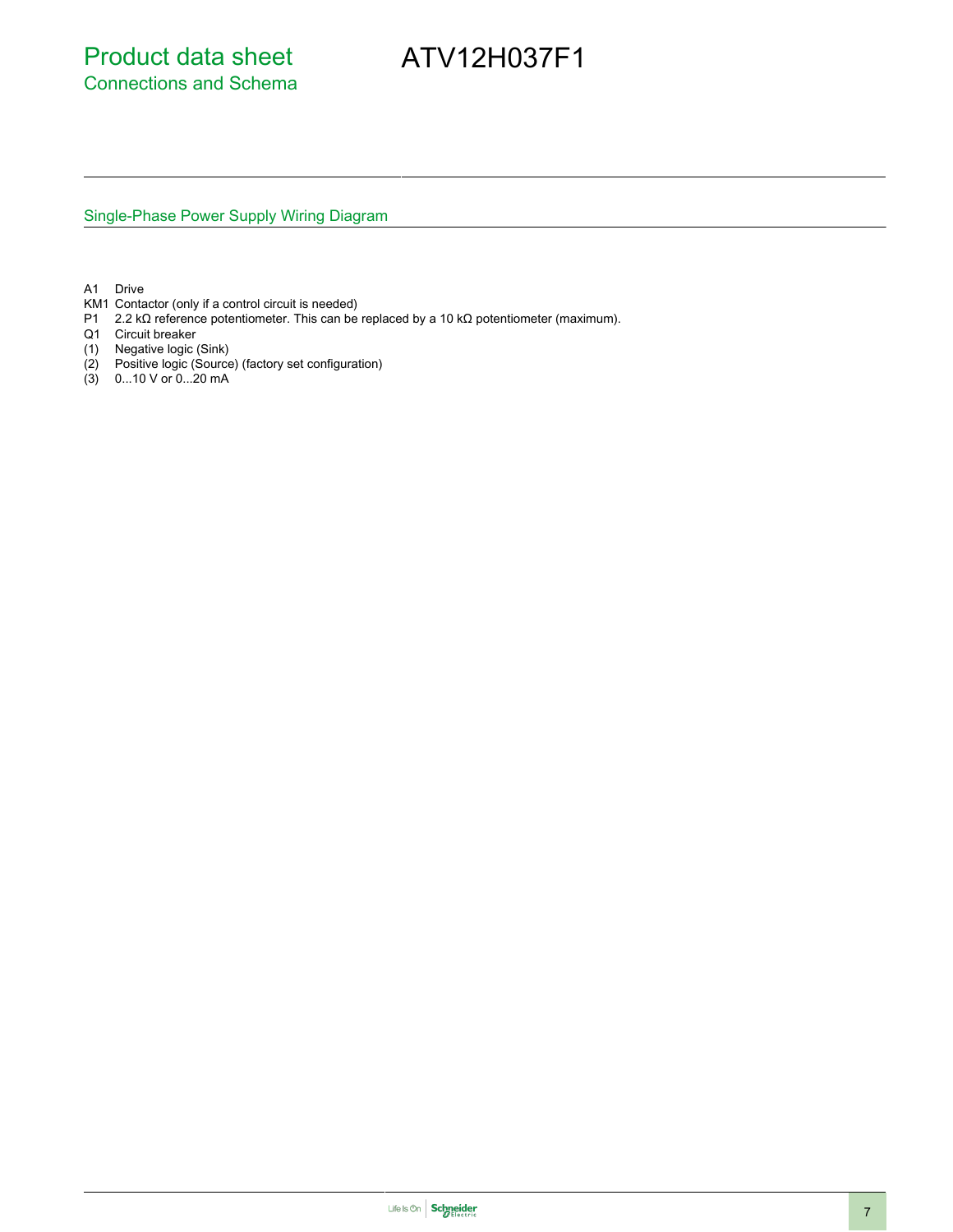#### Recommended Schemes

#### 2-Wire Control for Logic I/O with Internal Power Supply



LI1 : Forward

LI• : Reverse A1 : Drive

### 3-Wire Control for Logic I/O with Internal Power Supply



LI1 : Stop

LI2 : Forward

LI• : Reverse A1 : Drive

## Analog Input Configured for Voltage with Internal Power Supply



(1) 2.2 kΩ…10 kΩ reference potentiometer A1 : Drive

### Analog Input Configured for Current with Internal Power Supply



(2) 0-20 mA 4-20 mA supply A1 : Drive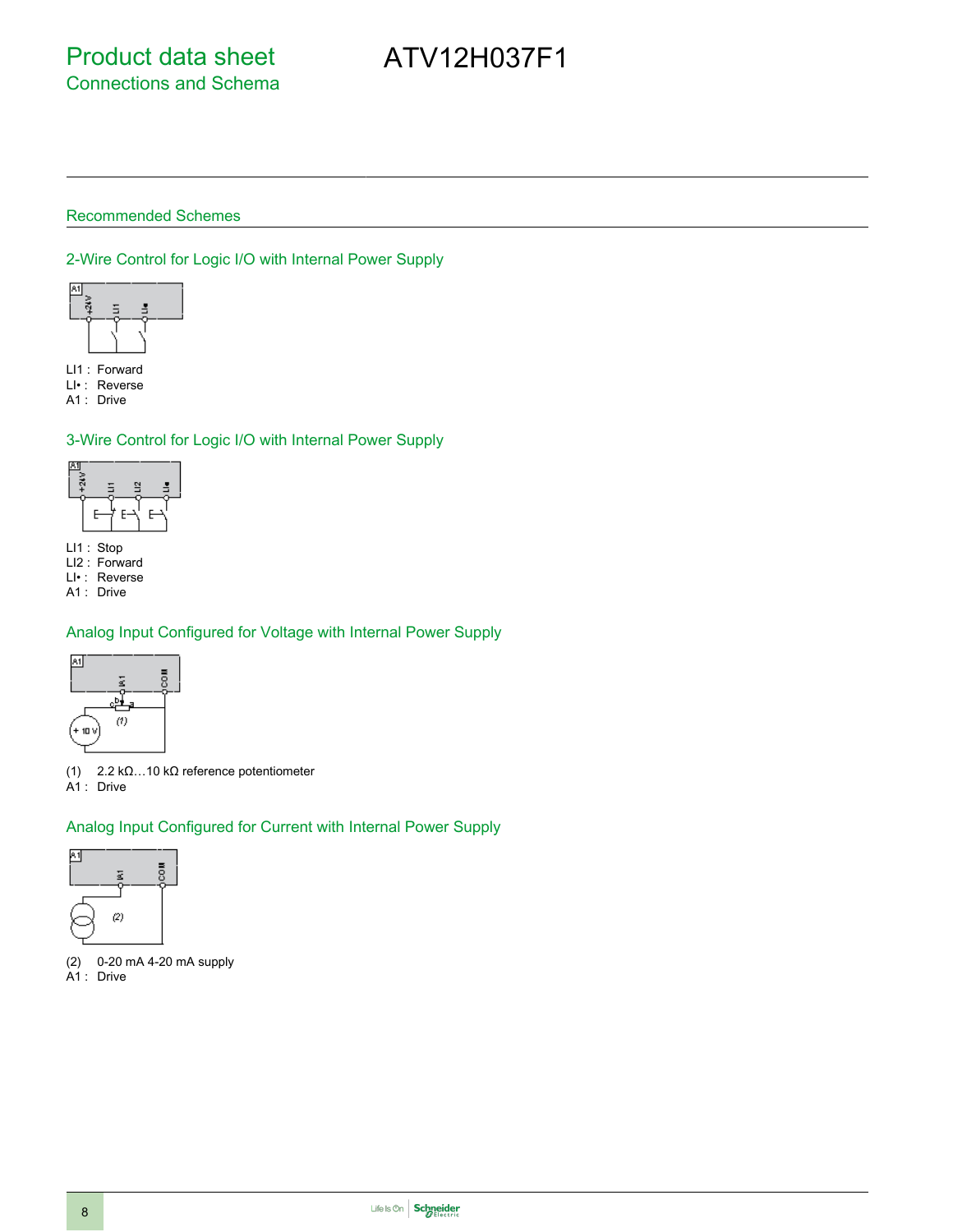## Connected as Positive Logic (Source) with External 24 vdc Supply



(1) 24 vdc supply

A1 : Drive

Connected as Negative Logic (Sink) with External 24 vdc supply

- (1) 24 vdc supply
- A1 : Drive